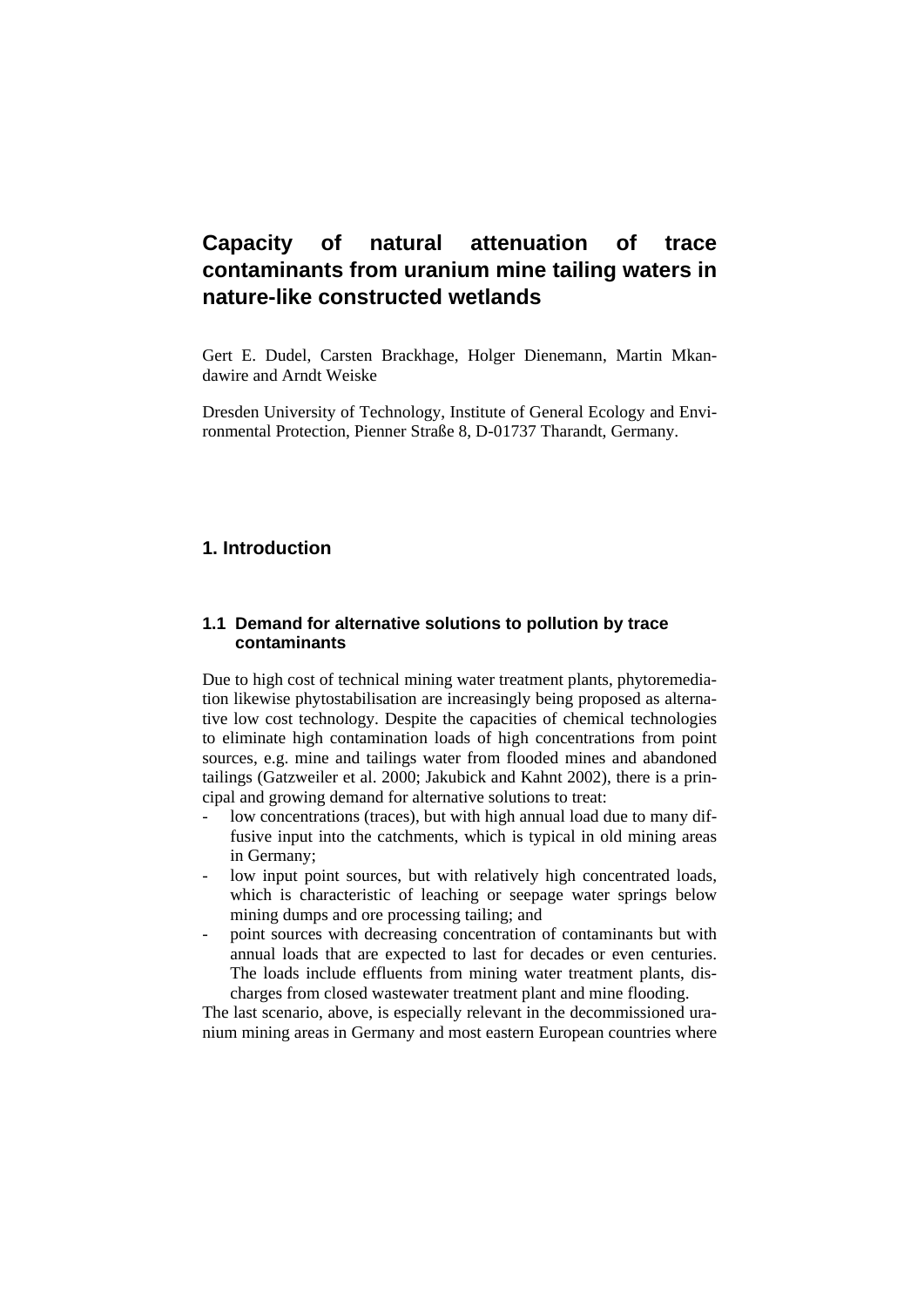mining was realised without regard for the environment (Hurst 2002). In addition to current strict German and international regulations and standards (e.g. EC 1998) for radionuclides mainly  $^{226}$ Ra, chemical toxicity of uranium is increasingly being considered (Gilman et al. 1998, Meinrath et al. 2003). Some national and European guidelines have already been introduced, or are in progress to introduce the limit levels of uranium concentration in drinking water to extremely low mg  $1^{-1}$ -range. The WHO provisional guide line recommends a uranium content limit in drinking water as 0,6 μg uranium kg-1 body weight per day as *T*olerable *D*aily *I*ntake (*TDI*) (Gilman et al. 1998). The U.S. Environmental protection agency (EPA) set the uranium content limits at 20  $\mu$ g l<sup>-1</sup> (ATSDR 1999). However, EPA considers a standard of 30 μg  $l^{-1}$  as within safe limits. Currently, the German States Commission on Water Issues (LAWA, *Länderarbeitsgemeinschaft Wasser*) is considering introducing very low limits levels of 1-2  $\mu$ g l<sup>-1</sup> for natural uranium in surface and ground water. Unfortunately, such uranium concentration levels can be found in natural surface and ground water of most anomalies regions worldwide, even without anthropogenic influences like mining and tailings. Further, higher values have been observed in natural water downstream of uranium ore surface mineralisation spots (Dudel et al. 2001, Meinrath et al. 2003, Salas and Ayora 2004).

Considering the limits and the contaminant loading in the decommissioned uranium mines, technical mining water treatment plants cannot be very costly and unable to meet all no source pollutions. Hence, passive treatment technologies, which have been well proven, and already established to eliminate organics and inorganic contaminants from different sources using plant communities, seems to be an alternative. Most organic contaminants originate from municipal and industrial waste piles, while most inorganic originates from ore processing. Generally, these passive technologies target heavy elements, radionuclides, arsenic, sulphate, and acidity  $(H^+)$  contamination.

Following the introduction of constructed wetlands to treat municipal wastewater, similar technologies have been adapted for inorganic contaminations (Wieder 1989; Younger 2001). Currently, there are technologies specifically designed for water impacted by acidity and sulphate load e.g. the *A*cid *M*ine *D*rainage (*AMD*) technology and the landfill leachates treatment (e.g. Dvorak et al. 1992, Kadlec 1999). The well-investigated efficient natural process of microbial sulphate reduction is used to reduce the acidity, decrease the sulphate load and fix the heavy metals in the course of microbial sulphate reduction. This availability of organic matter acts as electron donators (energy source) to microbes. For treatment of water, mainly organic acids provide the energy that act as the driving force. Thus,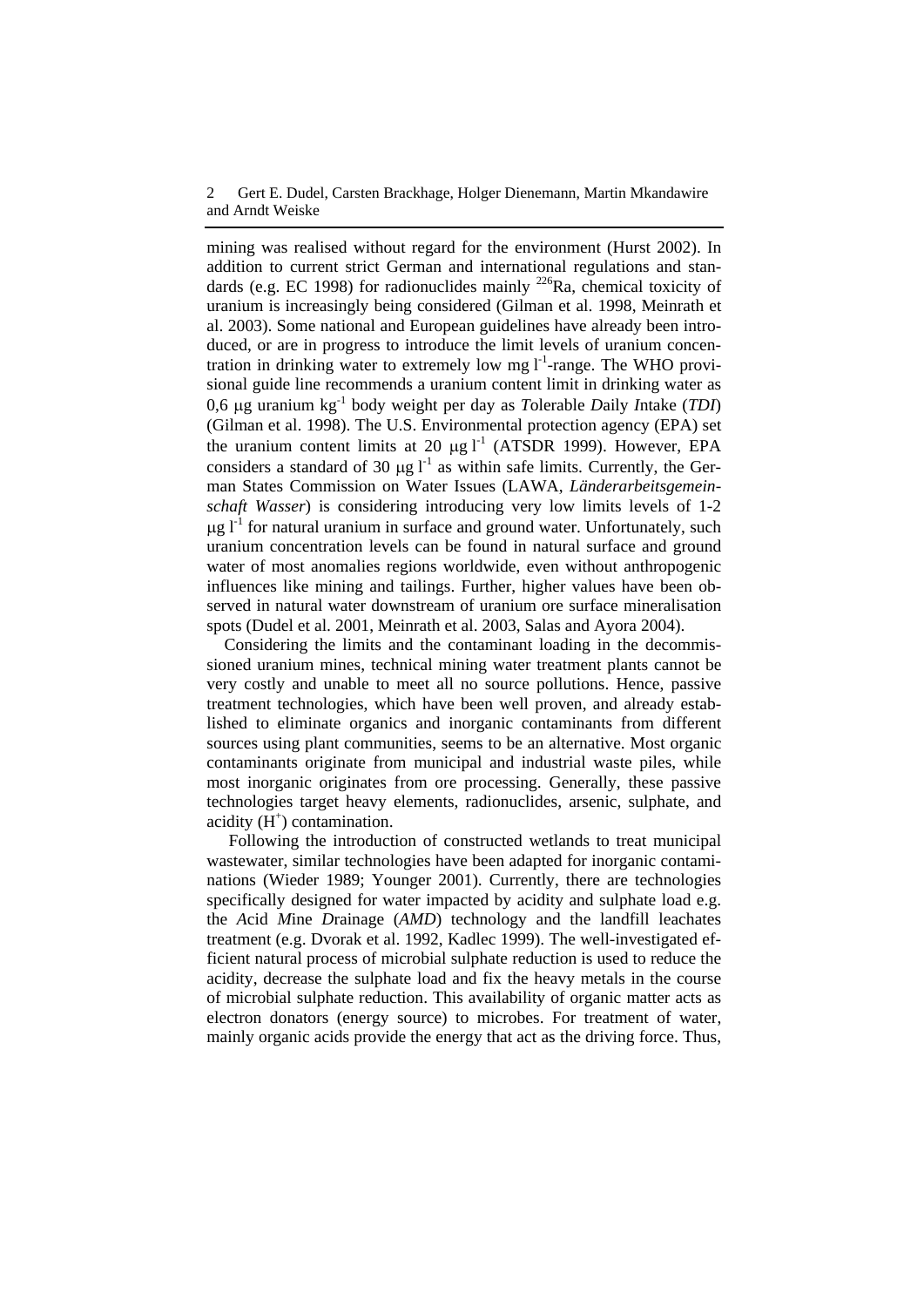it is necessary to supplement mine water, which are poor in degradable organic matter to facilitate the microbial activity. This empirical improvement and detailed knowledge of the processes involved are attributed to success of the AMD technological approach. Consequently, they are currently being proposed for application in uranium contaminated mine water. It has been found that some micro-organisms like autotrophic Fe (III) and sulphate reducing bacteria are capable of reducing uranium from soluble U(VI) to insoluble U(IV) states (Ganesh et al. 1997, Gorby & Lovley 1992, Lovley & Philips 1992). This is relatively well proven passive technology, and has already been adapted for the elimination of U and Ra from water pathway (e.g. Kunze et al. 2002, Kalin et al. 2002).

## **1.2 Search for applicable mechanisms and process control**

When searching for solutions to the water contamination problem in abandoned uranium mines, there is need to understand specific principles and mechanism in a wetland ecosystems without artificial input of organic amendments. The knowledge would help to overcome the empirical approaches based only on effects, and to achieved a sustainable function of the nature, and to develop alternative technologies based on primary production for:

- Elimination of trace contamination of heavy elements with special biogeochemical behaviour, such as solubility differences of the element's species under anaerobic or aerobic conditions;
- Immobilisation of soluble species of the contaminants under oxidised conditions (uranium carbonate species) and radioactive decay products  $(^{226}Ra)$ ; and
- Fixation of toxic arsenic species, or change them to chemical species with lower toxicity

In this study, a few selected examples are used to demonstrate how processes in plants and associated microbes, and in entire wetland structures can be used to eliminate low uranium concentration loading from the water pathway. The processes involve the employment of plant physiological and community functions like primary production and detrical system (White et al. 1989) for uranium immobilisation. Thus, the key role of "sun-driven" carbon assimilation and carbon sequestration is demonstrated. The current work has not considered the aeration effect and anaerobiosis on uranium speciation and immobilisation in the root zone due to the structure and physiological activity of plant community, e.g. thermoosmosis (Armstrong et al. 1988), interstitial water residence time, and oxygen consumption by bacteria. This paper presents mainly the bulk ef-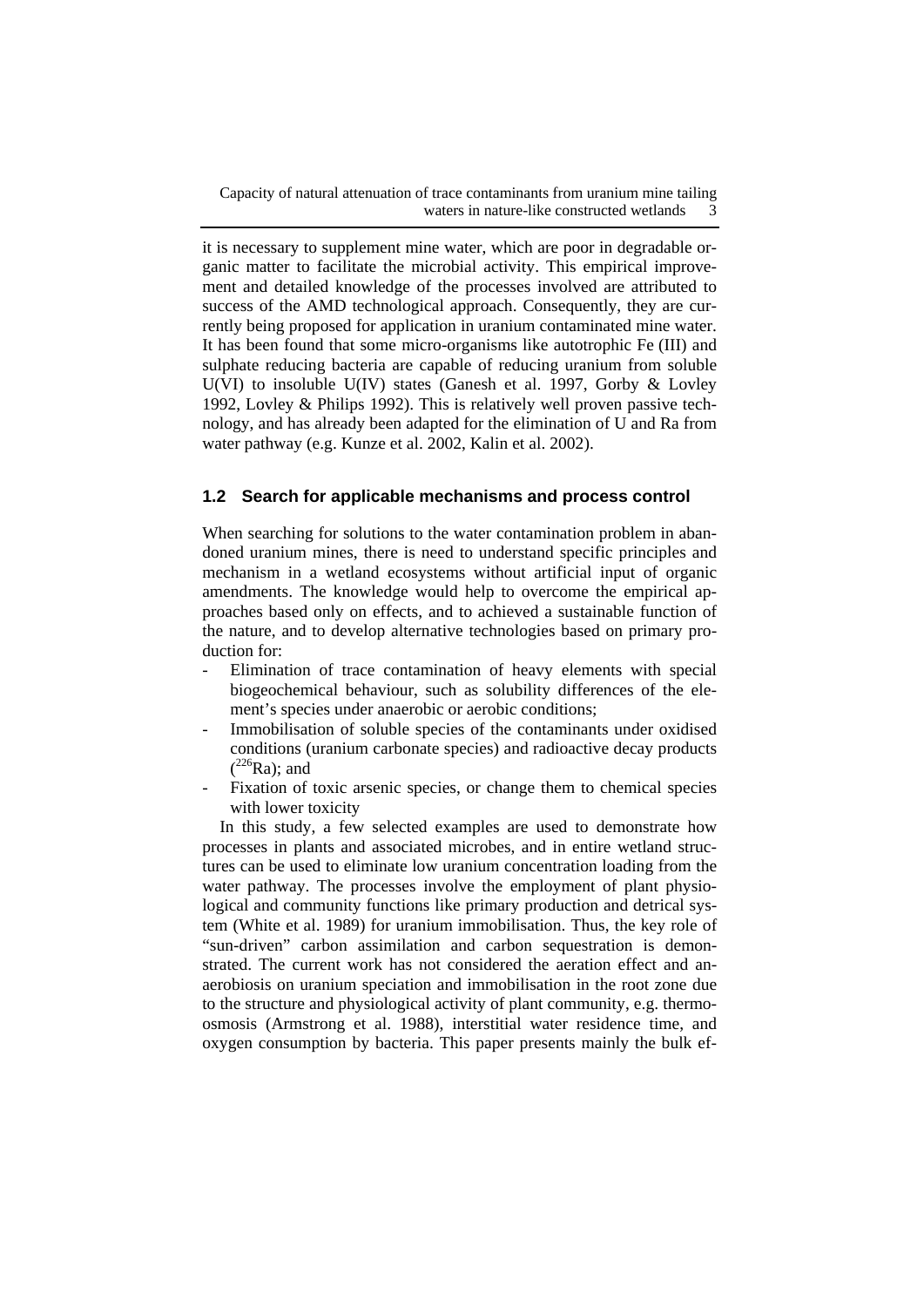fects in selected compartments, and the consequences that are important for wetland constructed or modified for uranium removal from water pathway.

## **2. Samples and analytical methods**

The field studies were conducted in two abandoned uranium mining and milling sites of Lengenfeld and Neuensalz-Mechelgrün in the state of Saxony in Germany. Details of site location and sampling procedures in the field are described elsewhere (Dudel et al. 2001; Mkandawire et al. 2003a, 2004b). A comprehensive overview of the sites is also given by Mkandawire et al. in this book. Intact sediments cores were sampled with 6 cm PE tubes from the sedimentation area of the ponds and wetlands below the tailing dam and seepage water spring at the site Neuensalz-Mechelgrün. The sediment were sliced and handled according to Kleeberg and Dudel (1997). A few plant species, dominant in the abandoned uranium mine sites, were isolated for laboratory microcosms and microcosm investigations. Laboratory microcosms investigation used *Lemna sp.* and was set in semicontinuous culture mode as described in Mkandawire and Dudel (2002), Mkandawire et al. (2003b, 2004a). The laboratory experiments were conducted in synthetic mine tailing water based on Hutner nutrient solution but, adapted to mine water properties of the study sites. For instance, the synthetic mine tailing water contained about 10% of element (e.g. N, P) concentrations of standard Hutner nutrient. To ensure that the synthetic tailing waters had composition of uranium species like in the mine waters where uranyl carbonate  $UO_2(CO_3)^2$  species dominates, chemical speciation were simulated using PhreeqC geochemical modelling package (Parkhurst and Appelo, 1999). All experiments started in mineral water without any dissolve organic matter. The samples were handled according to the German standards (DIN). All plant and sediment samples were digested, and analysed with ICP-MS as described elsewhere (Meinrath et al. 1999, Brackhage et al. 1999, Brackhage, Dudel 2002).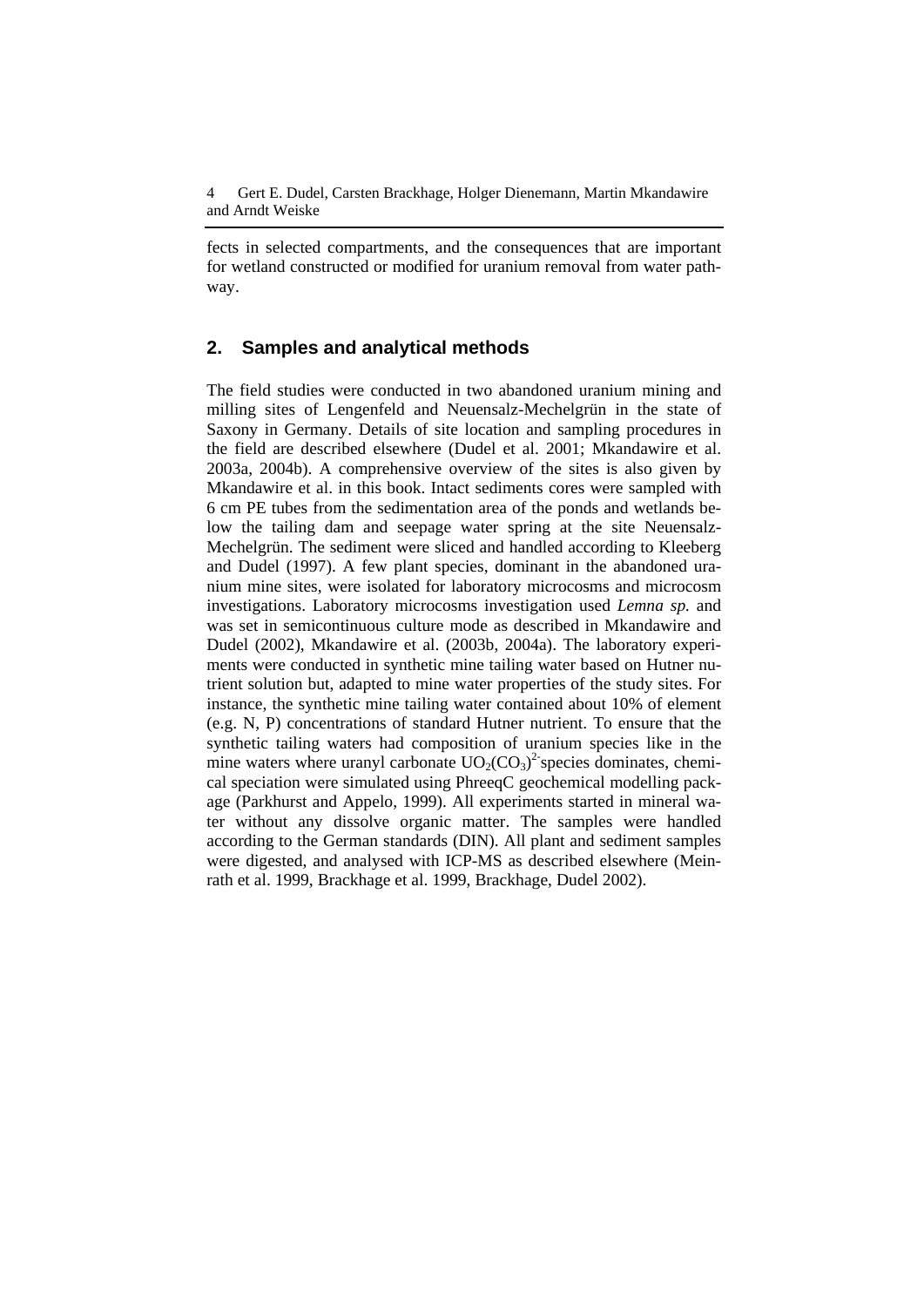#### **3. Results and discussion**

### **3.1 Uranium fixation in photoautotrophs: special emphasis on rhizofiltration of vascular plants**

### *3.1.1 Surface processes*

The immobilisation of soluble uranium species, usually dominated by uranyl carbonates, in the surface water takes place through biosorption on the surfaces of living or dead organic matter, or through biomineralisation in which uranium co-precipitation with secondary minerals. Biosorption processes include adsorption, electrostatic attraction, precipitation, and complexation. These processes are rapid, and are completed within a few minutes e.g. maximum 30 minutes of uranium biosorption on *Lemna gibba* dry biomass (Guibal et al. 1992, Mkandawire et al. 2003). Biomineralisation include calcification processes due to photosynthetic inorganic carbon uptake.

The capacity of uranium biosorption depends on the growth increment, which increases the biomass and sorption surface, and the yield during the development of the population and the community. Under close to steady state conditions in nature, submerse and emerse floating macrophytes reach specific growth rates in the range of 0,02 and 0,35  $d<sup>-1</sup>$  (Mkandawire et al. 2003b, Vymazal 1994). Some micro- and macrophytic algae of different taxonomic groups, mainly *Characeae*, have been described to efficiently immobilise U and Ra up to some grams per kg dry matter (Franklin et al. 2000, Kalin et al. 2002, Dienemann et al. 2002). However, it was observed that close to 80% of biosorbed uranium can be removed from algae and submerse vascular plant after washing with distilled water, 0,1 M EDTA or citric acid solution (Mkandawire et al. 2003b). Unfortunately, there is no information on the distribution of adsorbed contaminant in sedimented algae or plant detritus between the stable and permanently fixed in the course of sedimentation as well as humification, and the unstable that could be remobilised in the course of microbial mineralisation.

#### *3.1.2 Incorporation into emerse wetland plants (helophytes)*

The incorporation of uranium into a plant depends on one hand, its solubility and the influence of physicochemical conditions on its speciation in an aquatic system, and on the other hand, on the influence of plant and asso-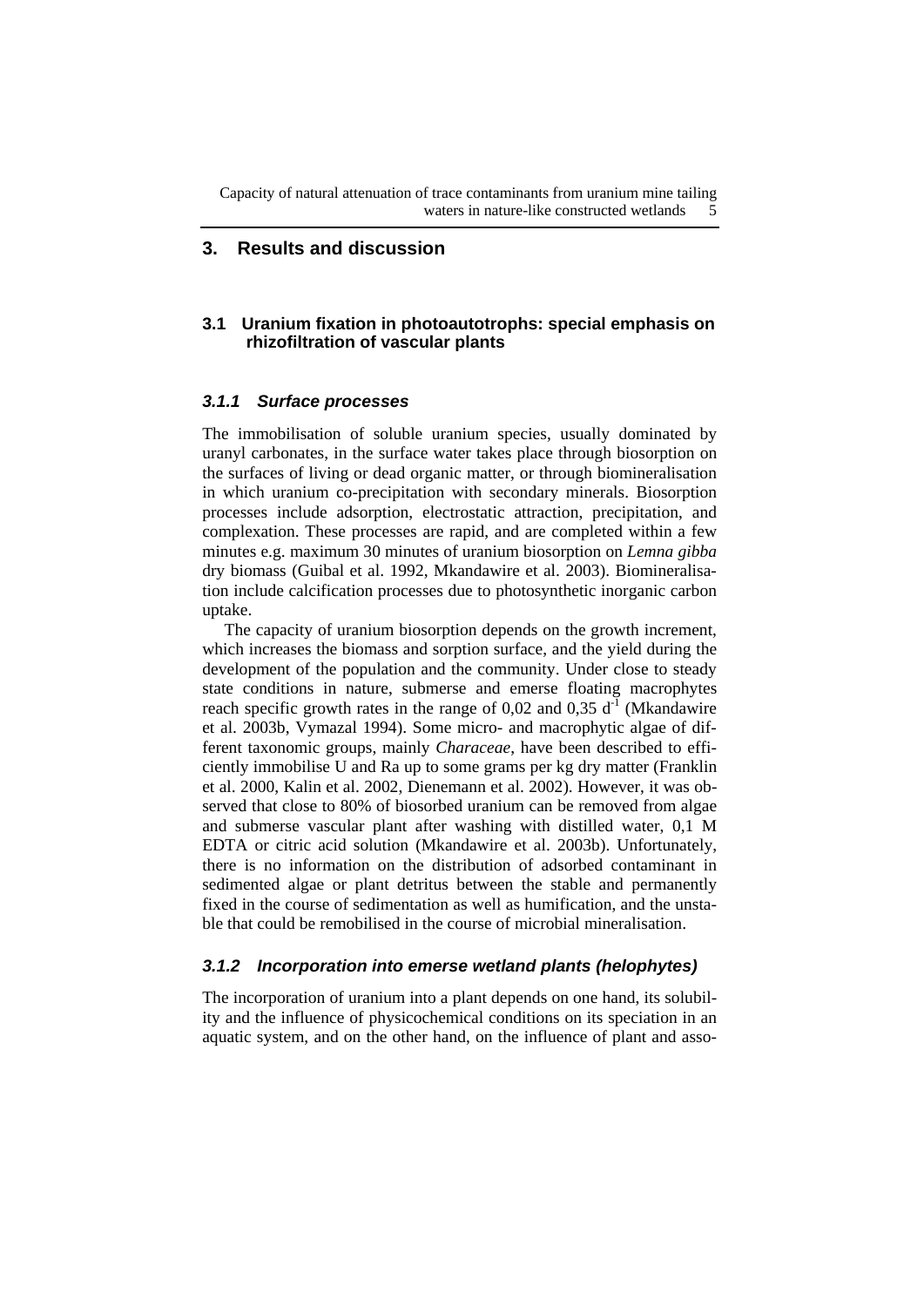ciated microbes metabolic activities on milieu e.g. exudation of complexbuilding organic matter, oxygenation of the environment and oxygen consumption. The interaction processes and the uptake of uranium are accelerated by the flow of water from the interstitial water into the root cells and vascular systems (tracheary elements) up to the shoots and leaves into the atmosphere. The flow is usually plant mediated but also, regulated by water pressure in *S*ediment (*S*oil)-*P*lant-*A*tmosphere-*C*ontinuum (*SPAC*). Consequently, uranium is transported with the flow of water to above ground (emerse) plant parts, likewise inorganic ions (White, Broadley, 2003). The accumulated of U in the shoots and leaves, which is usually small fraction, depends on the plant species and the environment (Brackhage at al. 2002). The largest fractions of U accumulate in the roots of emerging plants (Fig. 1). Others studies have also observed high accumulation of other heavy metals like Pb, Cd and Cu in the roots (Brackhage et al. 1999, Schierup, Larsen 1981, St-Cyr, Crowder 1990).



**Fig. 1.** Uranium content in selected compartments of different wetland plants in the field (site Neuensalz-Mechelgrün in Saxony, East Germany). The average U concentration in milieu water in the fields is presented in Mkandawire et al. in this book. Values are mean of four repeated sampling, and n=4, and all are significant at p<0,01 with Wilcox signed rank.

In detailed layer-wise fractionation of outer and inner root cell layers Brackhage et al. (2004) showed that the great amount of uranium is concentrated in the rhizodermis ("root wall" including the Casparian strip). The observations suggested that inside contaminants fixed on refractory ligno-cellulose and associated compounds (e.g. amino acids) are more sta-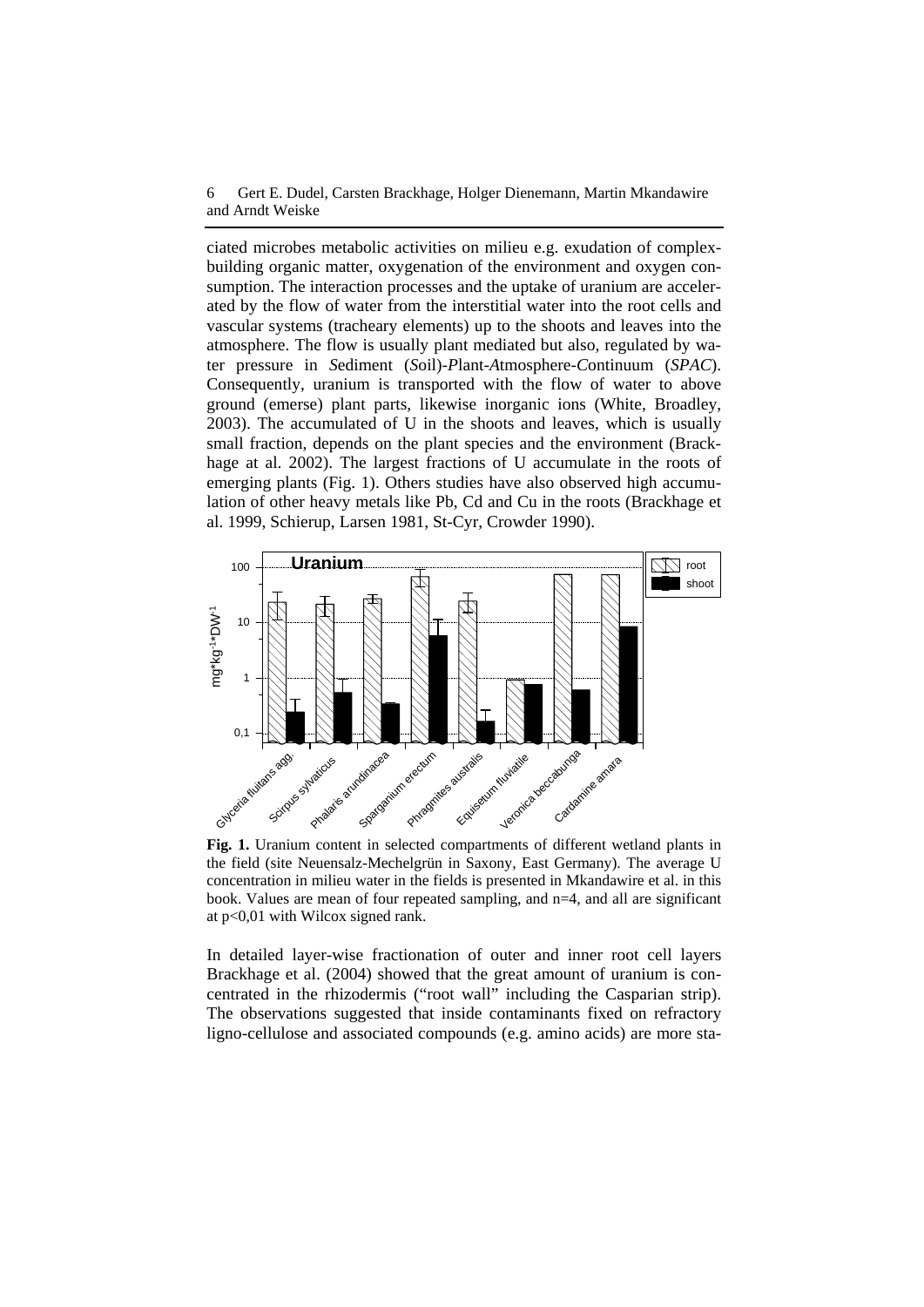ble immobilized than fast surface adsorbed, especially when compact root litter is fast deposited into the sediment (Lewis and Yamamoto 1990). Considering the fast fine roots turnover which is within a few weeks (Berg and McClaugherty, 2003), and the large root-shoot-ratio in helophytes and related carbon flow below ground e.g. reed (Ulrich and Burton 1985) the availability of electron acceptors for complete respiration (oxygen, nitrate) of this slow degradable or even recalcitrant organic C to  $CO<sub>2</sub>$  and/or transport limitation of microbial decay processes (e.g. due to sedimentation in the course of burial) should determine the mobilisation of fixed U back to the water body.

## **3.2 The impact of primary production**

The efficiency of carbon assimilation on contaminant immobilization from the water pathway has two aspects:

- Organic matter provide surface for sorption, and for incorporation into biomass; and
- Organic carbon in form of litter form durable fixation which depend on biomass increment and quality i.e. stability against decay.

Hence, biosorption and incorporation is directly related to productivity (rate) and litter quality.

#### *3.2.1 Growth rate and yield dependent contaminant removal*

Based on the above and other prerequisites such as light limitation in submerse growth, it is expected that high productive emerse vascular plants which containing ligno-cellulose should be more useful in uranium immobilisation than submerse macrophytes. In order to quantify the efficiency we measured the growth rate and the yield of two Lemnaceae, *Lemna gibba* and *Lemna minor*, under laboratory and field conditions*.* Figure 2 presents the growth rates and yields of *Lemna gibba* with and without uranium influence. From the field investigations, it was found that *Lemna* sp. in the field attained mean growth rate of 0,27 and yield of 20 g m<sup>-2</sup> d<sup>-1</sup>. Table 1 shows that *Lemna* sp are capable to removed a relevant amount of the uranium and arsenic from the water pathway under laboratory conditions characterised with nutrient limitation. Because the individual *Lemna* unit (frond = shoot and leaf, and root) can sediment or be removed from the water, the entire *Lemna* plant was considered. Field investigation revealed results within the range observed in the laboratory experiments (Mkandawire et al. 2003b). The contaminant elimination rate that depended on growth rate and yield was influenced by the temperature and resource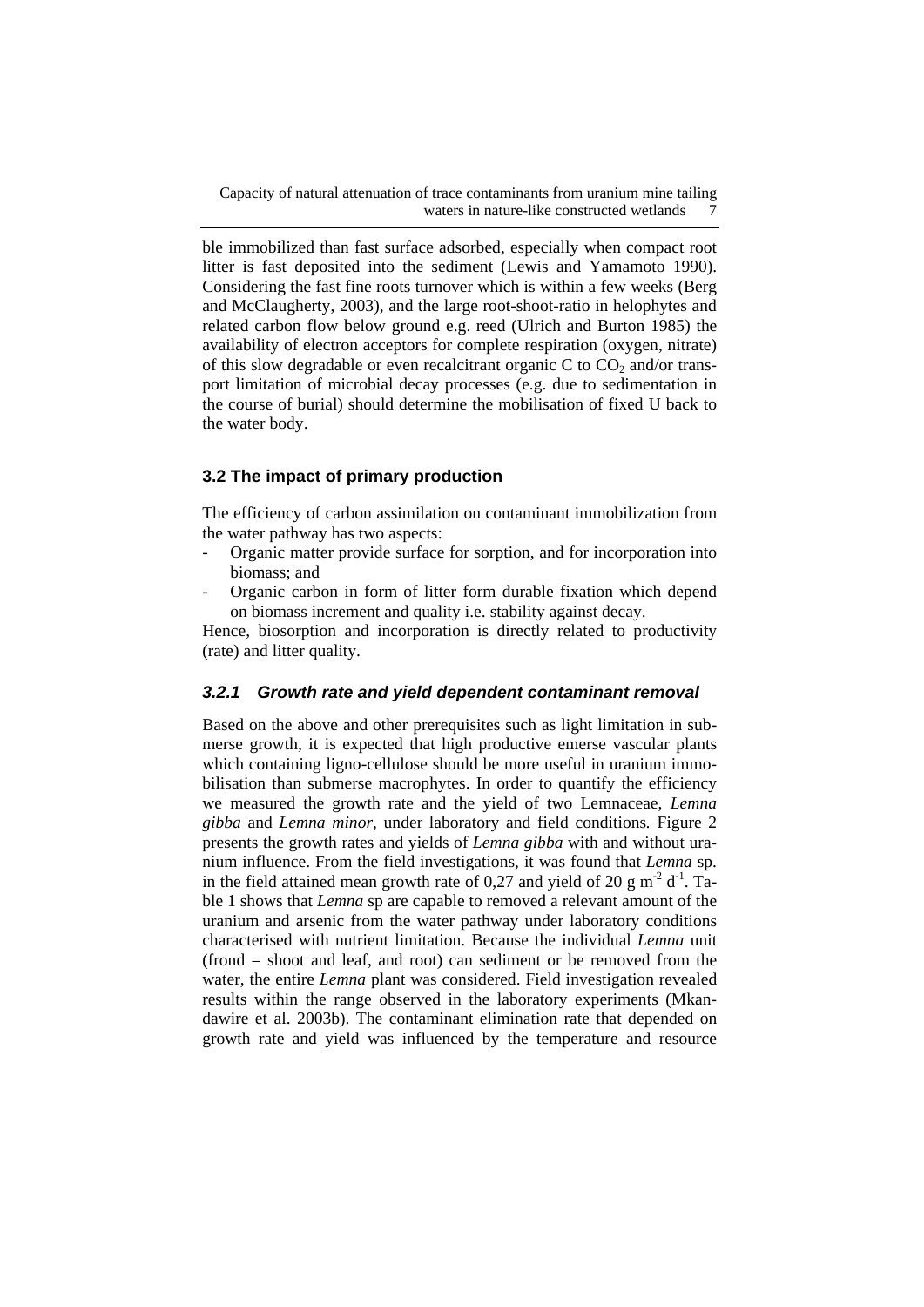availability (e.g. photosynthetic active radiation and nutrients), as well as the growth inhibition due to toxicity of the contaminants.



Fig. 2. Influence of 1 mg U  $I<sup>-1</sup>$  and on the steady state growth rate and yield of *Lemna gibba* in laboratory culture; error bars: standard deviation. n=4

**Table 1.** *Lemna gibba* extraction potential of U and As estimated from measured productivity data (specific growth rate and yield) under optimal conditions in the laboratory. The values are mean of four replications  $\pm$  standard deviation (Phyto-Extraction potential is defined in Mkandawire et al. 2004b)

|         | <b>Contaminant elimination</b> | <b>Extraction potential</b> |
|---------|--------------------------------|-----------------------------|
|         | $(kg ha-2a-1)$                 | $\mathcal{O}(0)$            |
| Arsenic | $751.9 \pm 250$                | $48.3 \pm 15.1$             |
| Uranium | $662,7 \pm 203$                | $41.4 \pm 11.9$             |

It was observed that the U had negligible effect on investigated *Lemna* species. In a separate study, the effects of increasing U or As load were examined in the laboratory. It was found that U in concentrations lower than 1000  $\mu$ g l<sup>-1</sup> affects the specific growth rate and yield slightly. However, uranium toxicity to *Lemna gibba* was observed more under extremely P-limiting conditions. The effects of arsenic were relatively sharp. It was observed that under aerobic conditions, toxicity of arsenic salts to *Lemna gibba*, were related to P availability (Mkandawire et al. 2004a).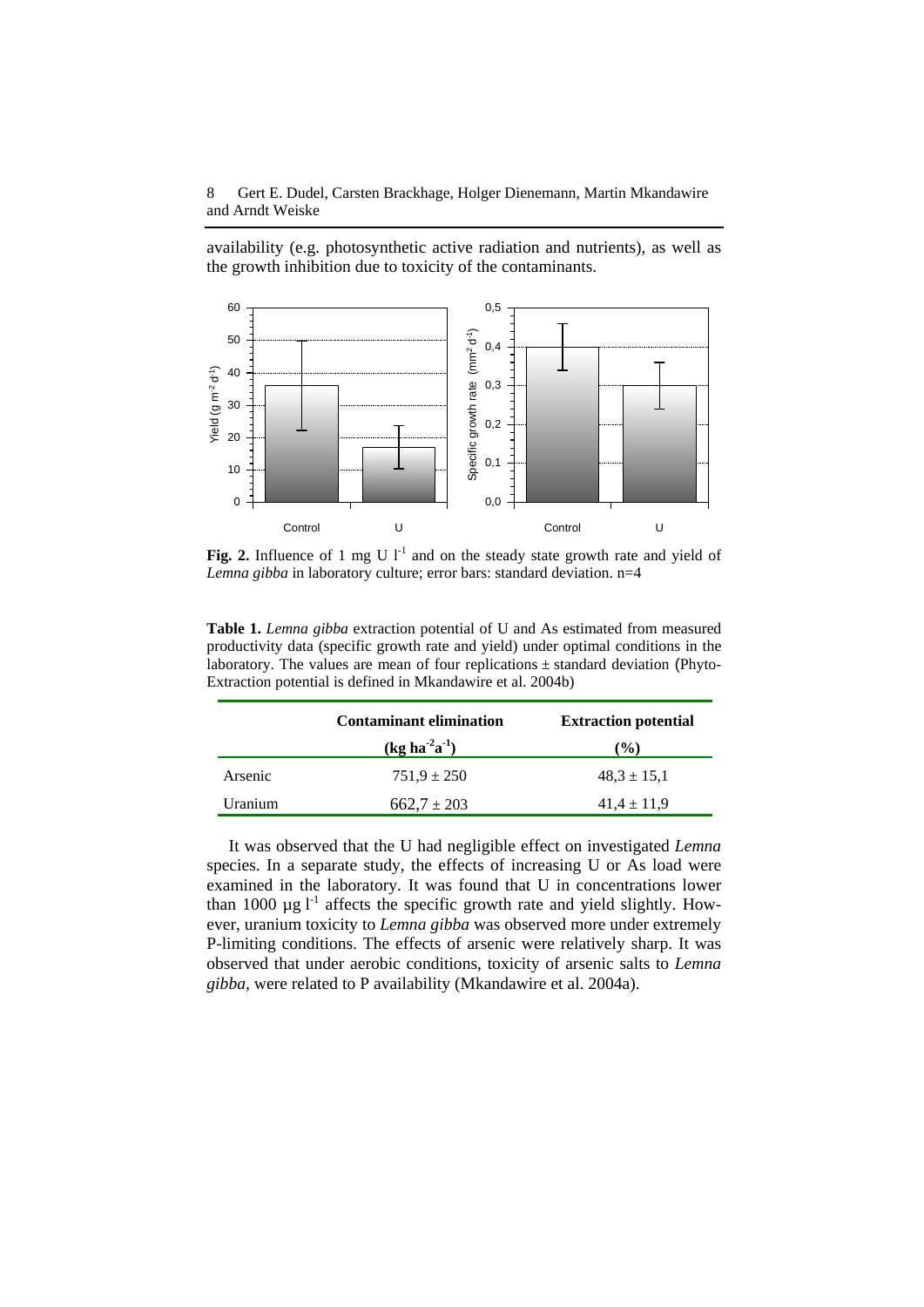#### *3.2.2 Screening for efficient contaminant extracting species in communities*

Comparison of growth of a few helophyte species in the study sites showed that despite associated algae, emergent vegetation is the most productive. However, *Veronica beccabunga* L. and *Cardamine amara* are adapted to changing wetness. *Scirpus sylvaticus* and *Equisetum fluviatile* have typical limited productivity in comparison to the other species like *Phalaris arundinacea*, *Glyceria fluitans* and *Phragmites australis*. Further, investigation should be concentrate on these last three plant species, especially *Phragmites australis*. *Typha latifolia* and *Phalaris arundinacea* have a broad ecological valency. Consequently, they easily establish monospecies stands, and replace each other under changing environmental conditions e.g. eutrophication, natural succession, grazing pressure by muskrats (compare with Mitsch et al. 2004)

According to the literature, cattail (*Typha latifolia* and *T. angustifolia*) is more productive than common reed (*Phragmites australis*) under natural conditions (Kvet and Husak 1978, Grace and Wetzel 1982). However, cattail seems to suffer from nutrient deficiency under the conditions of mine water of the study sites. This suggested that under more mesotrophic conditions *Typha* is out-competed by *Phragmites*. The productivity of the reed stands of 0,8-6 kg dry matter  $m<sup>2</sup> a<sup>-1</sup>$  is higher than that of duckweed and under nutrient limitation (Kvet & Husak 1978, Ondok and Kvet 1978, Ostendorp 1988, Ulrich and Burton 1985, 1988).

Because of the accumulation capacity of uranium in roots (Fig. 1) and that its litter has a higher humification potential i.e. peat building capacity (Koppisch 2001, Päivänen, Vasander 1994, Tolonen et al. 1992), common reed should be recommended for U elimination in constructed wetlands.

For the other species, the knowledge on their capacity to build up recalcitrant organic carbon (peat formation) is very limited e.g. *Typha* sp., or is complete unknown and needs further investigation e.g. *Lemna* sp. Furthermore, it is unknown whether the U fixed on fine particular organic matter (FPOC) produced by the other plant species of the wetland communities sediments or remains suspended in the water. Similarly, it is not clear whether U is remobilised in the course of microbial mineralisation of organic carbon, especially under anaerobic conditions. The fate of uranium complexed on, or accumulated in organic matter in the course of organic matter deposition and sedimentation is crucial for certainty of the plant mediated U elimination from the water pathway.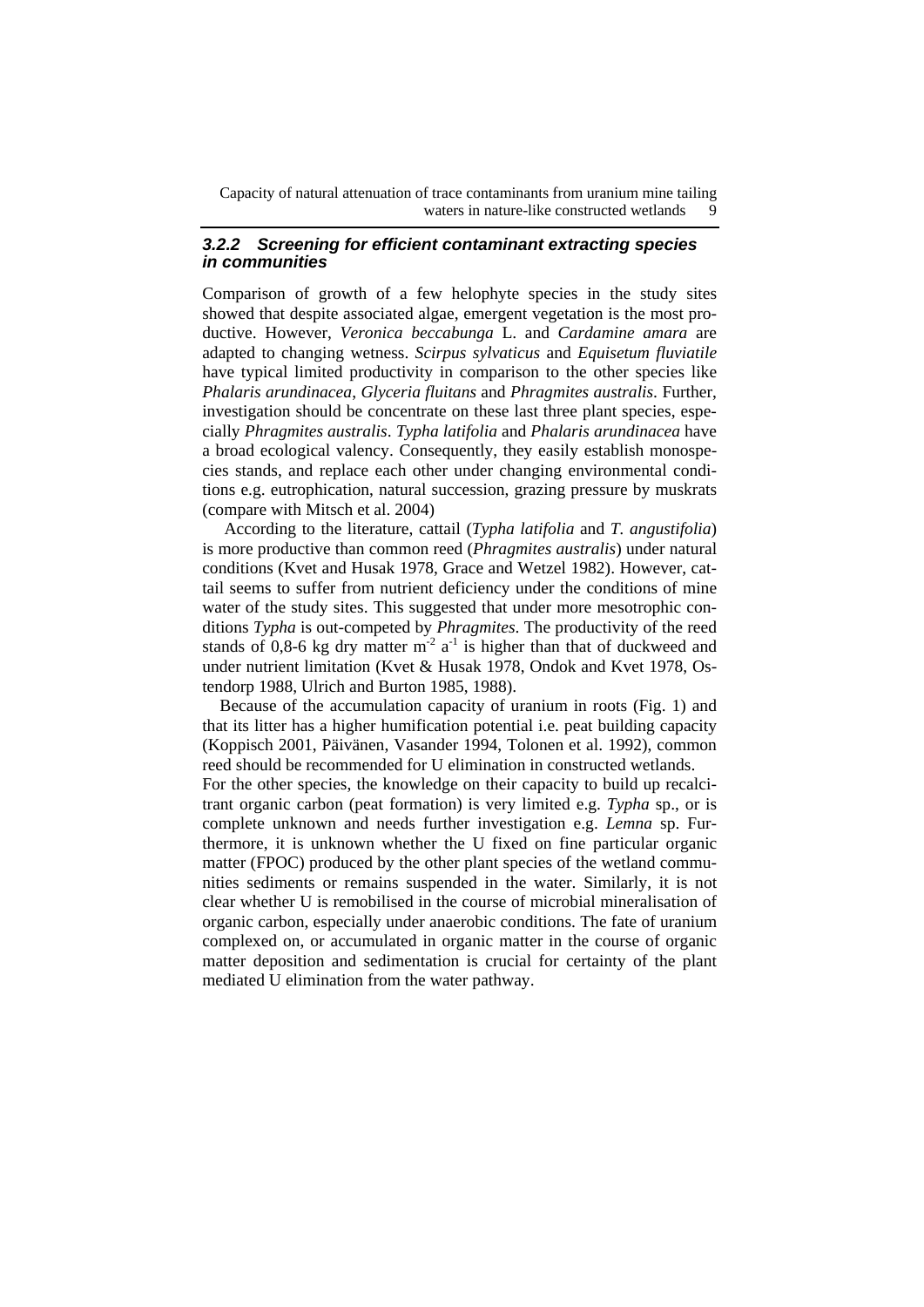

10 Gert E. Dudel, Carsten Brackhage, Holger Dienemann, Martin Mkandawire and Arndt Weiske

**Fig. 3.** Distribution of uranium and organic carbon in different sediment layers of a pond below the tailing dam in Neuensalz-Mechelgrün in West-Saxony (East Germany). Data from a sediment core selected from six cores with a comparable correlation of U and organic C.

To estimate the uranium accumulation in the organic sediments, sediment cores from a shallow wetland pond below a tailing dam were investigated. The ponds are surrounded by helophyte communities dominated by cattail species, *Typha latifolia* and *Sparganium erectum* and alder, *Alnus glutinosa*. The sediments in the pond have formed in a period of about 40 years, since closure of the ore mining and processing activities in the early 60's. Figure 3 shows the relationship between uranium accumulation in the sediments and the carbon content. It was found that uranium accumulated in layers, which were rich in organic matter of sediments. However, the water pathway remains continuously loaded with U due to leaching from slug heaps, and due to flooding of the mine.

Currently, there are no evidence on the share of U that sediment together with lignocellulose and fixed during humification, or originated from microbial C mineralisation (carbon decay) which is usually accompanied by sharp decrease of redox-potential (Eh) down to negative values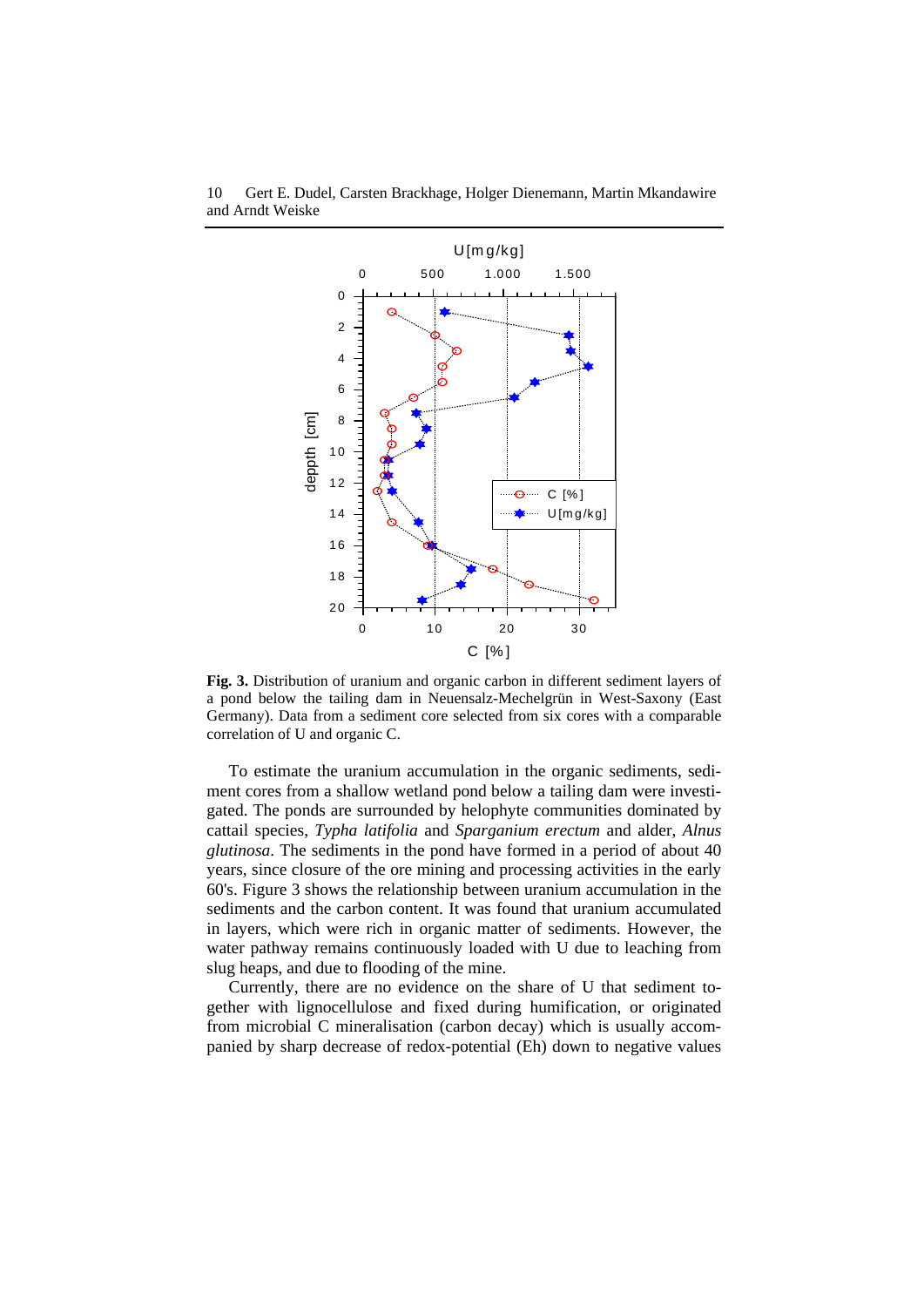(Abdelouas et al. 1999). The results suggested that at least for decades the flow of degradable organic carbon from the primary production of vascular plants and associated alga, and oxidation of this carbon with sulphate as electron acceptor by the sulphate reducing bacterial activities, create an efficient U sink in the sediments (Ganesh et al. 1997, Lovley & Philips 1992).

## **4. Conclusion and outlook**

The results suggest that high productive vascular emerse plant and associated (periphytic) algae are feasible to remove U from water pathway. However, the extent (quantity) and regulation by environmental factors (flow, electron acceptors for respiration/biodegradation of organic carbon, quality of organic carbon) of remobilisation is unknown. This study showed that uranium was fixed strongly in organic sediments for some decades based on primary production.

Hence, with the knowledge acquired on U fixation in selected wetland compartments in the current study in addition to the already literature described and proven modular constructed wetland types, we propose that integrated modulate systems would be more effective in uranium removal from mine contaminated waters than a single pond or subsurface flow system (e.g. reed bed). The integrated modulate systems should have helophyte communities (e.g. reed and cattail) beds combined sequentially, and followed by sedimentation ponds. Eco-technologically, the integrated shallow sedimentation ponds could be regular cleaned, or let the primary produced organic carbon be mineralised without re-mobilisation of fixed uranium.

The concrete morphometric and hydrologic design of such a constructed wetland depends mainly on the water chemistry and the contaminant load. However, both water chemistry changes and hydro-morphologic design need gradual experimental tests and improvements in the medium scale (mesocosm experiments) and larger scale (pilot plant). Furthermore it should be considered that site (habitat) adapted species or ecotypes of dominant habitat structuring species, e.g. common reed (*Phragmites australis*) clones selected and tested before plantation. To start with a mixture of genotypes and species and a set of different hydrological conditions like water depth and residence time in a complex integrated wetland to be capable to accommodate "self-adjustment capacity". This needs not so much time as self-organisation of natural communities, however a large area.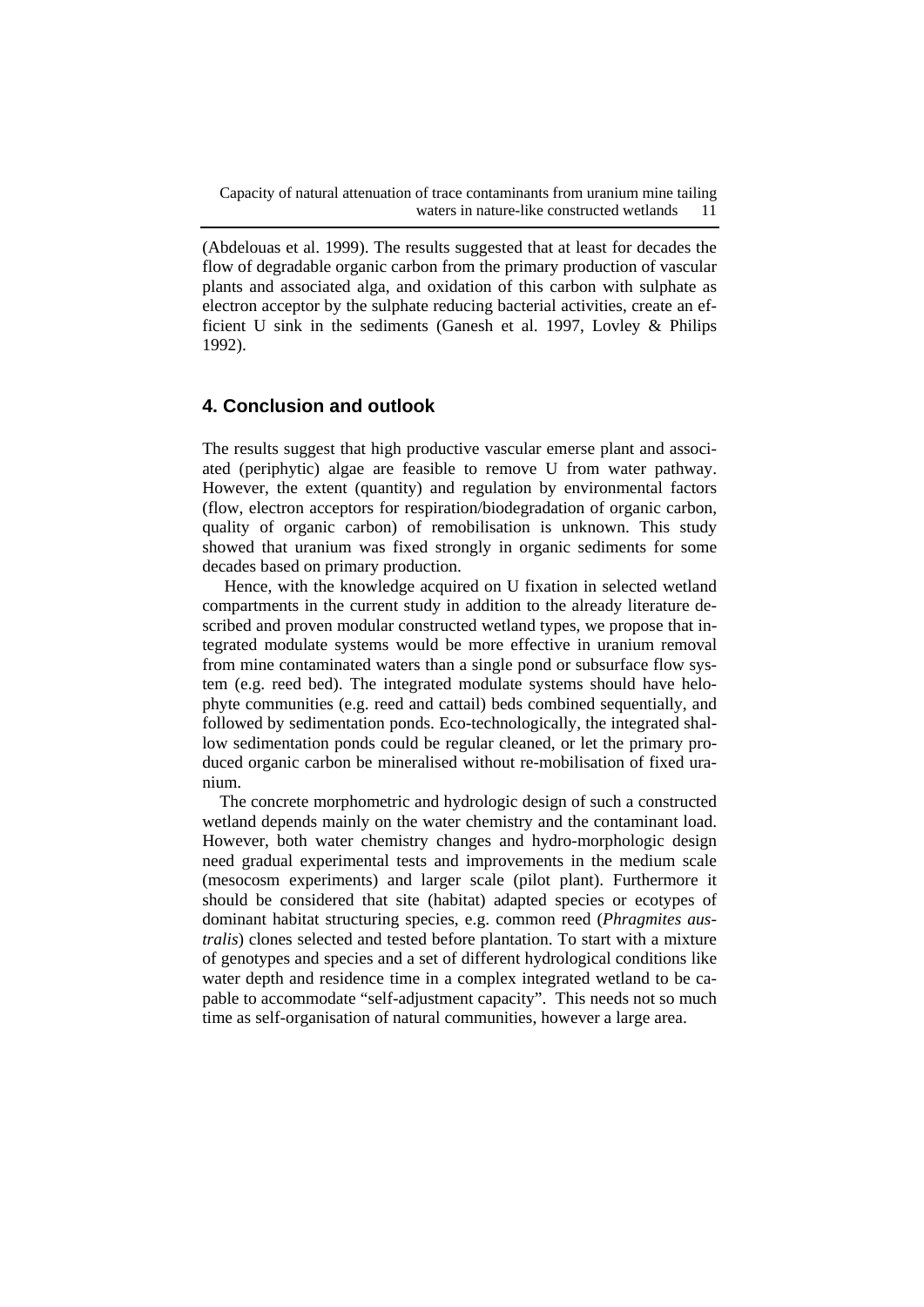## **5. Acknowledgement**

The study was financed by BMBF (Federal Ministry Education and Research) under grant No. 02WB0222. Martin Mkandawire is supported by DAAD (German Academic Exchange Service). Oliver Scholz, and Barbara Taubert assisted in field and laboratory experiments. Karin Klinzmann and Annett Jost did assistance.

# **6. References**

- Abdelouas A, Lutze W, Nuttall EH (1999) Long-term stability of uranite following in situ remediation of U(IV). In: Leeson A, Alleman BC (Eds), *Bioremediation of metals and inorganic compounds*. *The Fith International In Situ and On-Site Bioremediation Symposium* San Diego California, Battelle Press, Columbus, Richland
- Armstrong J, Armstrong W Beckett PM (1988) *Phragmites australis*: a critical appraisal of the ventilating pressure concept and an analysis of resistance to pressurized gas flow and gaseous diffusion in horizontal rhizomes, *New Phytologist*, 110, 383-389
- ATSDR (1999) U.S. Agency for toxic substances and disease Registry: *Toxicological profile of uranium.*
- Berg B, McClaugherty C (2003) *Plant litter*. Springer, Berlin, Heidelberg, N.Y.
- Brackhage, C., Dienemann, H., Dannecker A., and Dudel E.G. (1999): Radionuclide and heavy metal distribution in soil and plants from a 35-year old reclaimed uranium mining dump site. *Proceedings of 5th Int. Conf. On the Biogeochemistry of Trace Elements*, Vienna, Vol II., p. 1174-1176.
- Brackhage C, Dudel GE (2002) Long-term differences in transfer and accumulation of potentially toxic trace elements and radionuclides in trees on uranium mining dumps (Erzgebirge, Germany). In: Merkel, BJ et al. (Eds) *Uranium in the aquatic environment*. Springer Berlin, Heidelberg, New York, 472-477
- Brackhage C, Scholz, O., Dudel GE (2004) The role of rhizofiltration and compartimentation in the removal of uranium and heavy metals from mining leachates using wetlands, Conference abstracts  $7<sup>th</sup>$  Intecol International Wetlands Conference, Utrecht, www.bio.uu.nl/intecol, p. 41
- Dudel GE, Brackhage C, Clemens C, Dienemann H, Mkandawire M, Rotsche J, Weiske A (2001) Principles and limitations for natural attenuation of radionuclides in former uranium mining and milling sites. *Proceedings of the 8th International Conference of Environmental and Radioactive Waste Management (ICEM 01)* Brugge (Belgium), American Society of Mechanical Engineers (ASME) p 8.
- Dienemann C, Dudel GE, Dienemann H, Stolz L (2001) Retention of radionuclides and arsenic by algae downstream of U mining tailings. In: Merkel, BJ et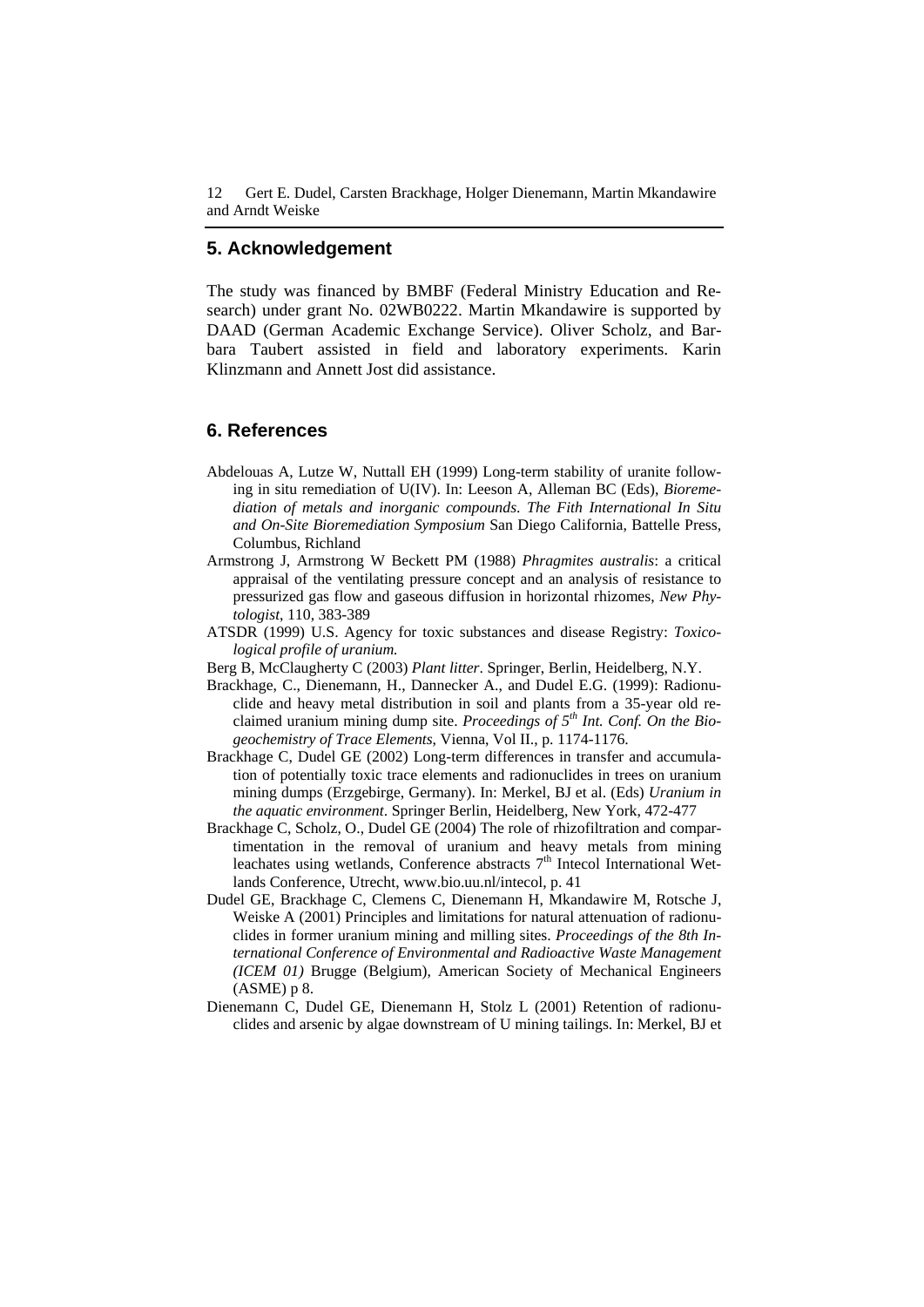al. (Eds) *Uranium in the aquatic environment*. Springer Berlin, Heidelberg, New York, 605-613

- Dvorak DH, Hedin RS, Edenborn HM, McIntire PE (1992) Treatment of metalcontaminated water using sulfate reduction: results from pilot scale reactors. *Biotechnology and Bioengineering*, 40, 609-616
- EC (1998) *Council directive 98/83/EC* of 3 November 1998 on water quality of water intended for human consumption.
- Franklin N, Stauber J, Markvich S, Lim R (2000) pH dependent toxicity of copper and uranium to a tropical freshwater algae (Chlorella sp.) *Aquatic Toxicology* 48, 275-289
- Ganesh R, Robinson KG, Reed GD, Sayler GS (1997) Reduction of hexavalent uranium from organic complexes by sulfate and iron reducing bacteria. *Applied Environmental Microbiology* 63, 4385-4391
- Gatzweiler R (2000) Remediation of former uranium mining and milling facilities in Germany. *In Restoration of environment with radioactive residue.* Proceedings of an International Symposium at Arlington Virginia USA, IAEA Vienna, 477-501
- Gilman, AP, Villeneuve, DC, Scours, VE (1998) Uranylnitrate 28-day and 91-day toxicity studies in the Sprague-Dawey rat. *Toxicological Studies*, 41, 117-128
- Gorby YA, Lovley DR (1992) Enzymatic uranium precipitation*. Environmental Science Technology*, 26, 636-639
- Grace JB, Wetzel RG (1982) Niche differentiation between two rhizomatous plant species: Typha latifolia and Typha angustifolia. *Can. J. Botany*, 60, 46-57
- Guibal E, Roulph C, Cloirec PL (1992) Uranium biosorption by a filamentous fungus *Mucor miehei*: pH effect on mechanisms and performance of uptake. *Water Research*, 26, 1139-1145
- Hurst S (2002) Remediation 700 years of mining in Saxony: A heritage from ore mining. *J Mine Water and the Environment*, Special Issue: Large Scale Modelling of the environment, 21, 3-6
- Jakubick T, Kahnt R (2002) Remediation orientated use of conceptual site model at WISMUT GmbH: Rehabilitation of the Trünzig tailings management area. In Merkel, BJ et al. (Eds) *Uranium in the aquatic environment*. Springer Berlin, Heidelberg, New York, 9-24
- Kadlec RH (1999) Constructed wetlands for treating landfill leachate. In: *Constructes wetlands for the treatment of landfill leachates.* In: Mulamootil G et al. (eds.) Lewis Publishers Boca Raton, London, N.Y., Washington D.C., 17- 46
- Kalin M, Kiessig G, Kuechler A (2002) Ecological water treatment processes for underground uranium mine water: Progress after three years of operating a constructed wetland*.* In: Merkel BJ et al. (Eds)*Uranium in the aquatic environment*. Springer Berlin, Heidelberg, New York, 587-598
- Kleeberg A, Dudel GE (1997) Changes in extent of phosphorus release in a shallow lake due to climatic factors and load. *Marine Geology*, 139, 61-75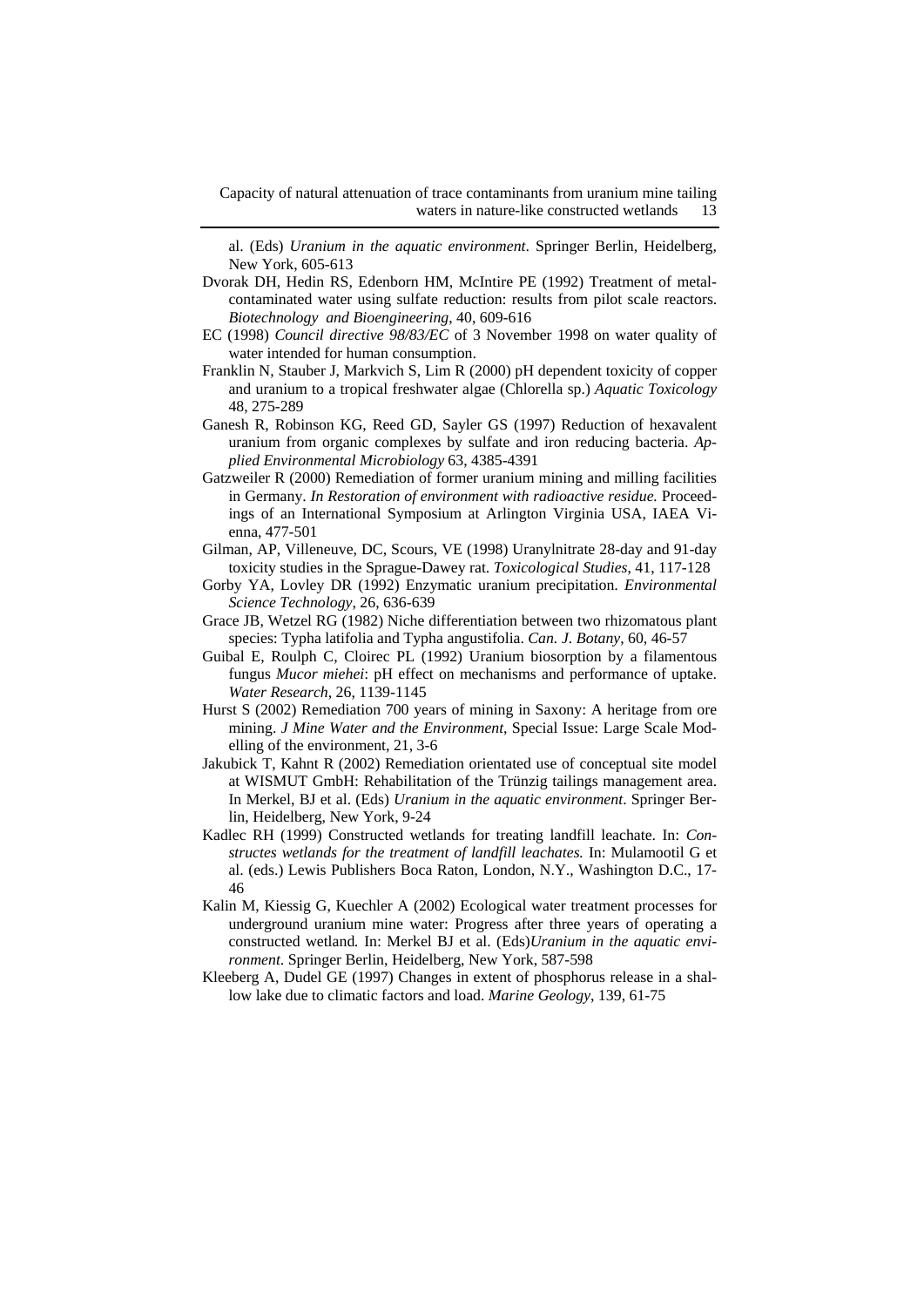- Koppisch D (2003) Prozesse in Moorstandorten (topische Betrachtung). *In Landschaftsökologische Moorkunde.* Succow M, Joosten H (Eds), E. Schweizerbart'sche Verlagsbuchhandlung, Stuttgart
- Kunze Ch, Glombitza F, Geerth A, Kiessig G, Kuechler A (2002) Long-term stability and resilience of passive mine water treatment facilities: A joint experimental and simulation approach. In: Merkel, BJ et al. (Eds) *Uranium in the aquatic environment*. Springer Berlin, Heidelberg, New York, 597-604
- Kvet J, Husak S (1978) Primary data on biomass and production estimates in tyüical stands of fishpond litoral communities*.* Pond litoral systems. Dykova D, Kvet J (Eds). *Ecological Studies*, 28, 211-216
- Lewis NG, Yamamoto E (1990) Lignin: occurrence, biogenesis and biodegradation. Annu. l Rev. Plant Physiol. Mol. Biol. 41, 455-496
- Lovley, DR, Phillips EJP (1992) Reduction of uranium by desulfovibrio desulfuricans. *Applied Environmental Microbiology*, 58, 850-856
- Meinrath G , Volke P, Dudel GE, Merkel B (1999) Determination and interpretation of uranium contents in environmental samples. *Fresenius Analytical Chemistry*, 134, 91-124
- Meinrath G, Schneider P, Meinrath G (2003) Uranium ores and depleted uranium in the environment, with reference to uranium in the biosphere from the Erzgebirge/Sachsen, Germany, *J. Environmental Radioactivity*, 64, 175-193
- Mitsch WJ, Zhang L (2004) Riverine created wetlands: Ecological succession, nutrient retention and effects of pulsing. Conference abstracts  $7<sup>th</sup>$  Intecol International Wetlands Conference, Utrecht, www.bio.uu.nl/intecol, p. 211
- Mkandawire M, Dudel, GE (2002) Uranium Attenuation from tailing waters by floating macrophyte *Lemna gibba* L. In: Merkel, J B, Planer-Friedrich B, Wolkersdorfer C, (Eds) *Uranium in the aquatic environment.* Springer, Berlin, Heidelberg, New York, 623-630
- Mkandawire M, Taubert B, Dudel GE (2003a) Biosorption capacity and limits in uranium immobilisation by dead and living *Lemna gibba* L. biomass, In *Proceedings of the Second European Bioremediation Conference*, Chanai Greece, 357-360
- Mkandawire M, Taubert B, Dudel GE (2003b) Effects of phosphate and ammonium amendments on arsenic and uranium immobilisation by *Lemna* sp. from tailing waters. In *Proceedings of the Second European Bioremediation Conference*, Chanai Greece, 405-408
- Mkandawire M, Lyubun YV, Kosterin PV, Dudel GE (2004a) Toxicity of Arsenic species to *Lemna gibba* L. and the influence of phosphate on arsenic bioavailability. *Environmental Toxicology,* 19, 26-34
- Mkandawire M, Dudel, EG (2004b) Capacity of *Lemna gibba* L. (Duckweed) for Uranium and Arsenic Phytoremediation in Mine Tailing Waters. International Journal of Phytoremediation, (in press).
- Ondok, JP, Kvet J (1978) Selection of sampling areas in assessment of production. In: Dykova D, Kvet J (eds.) Pond litoral systems, *Ecological Studies* 28, 163- 174